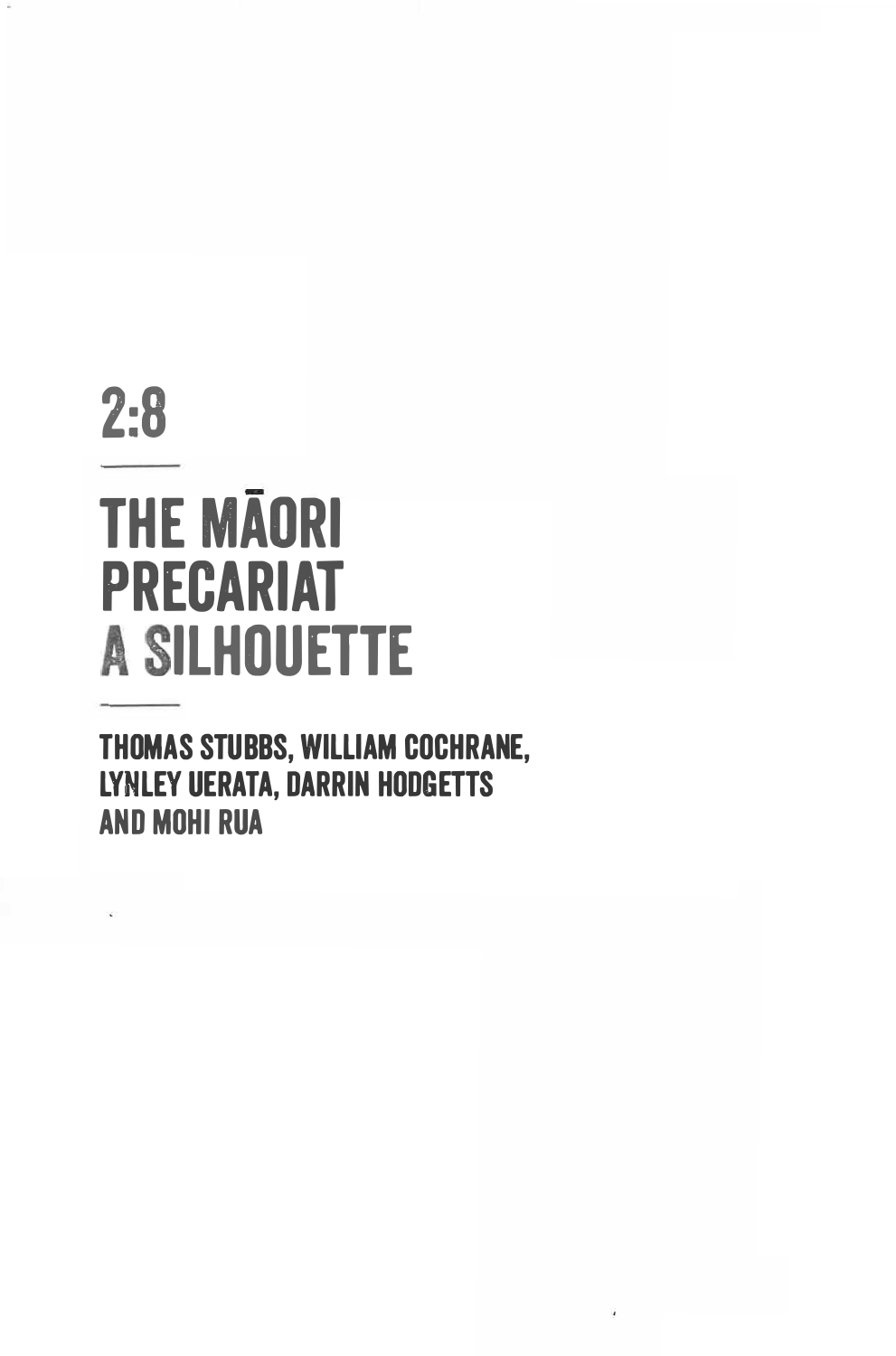Ecent financial crises and a host of punitive labour and welfare<br>reforms have intensified socio-economic divisions across<br>advanced nations. In Aotearoa New Zealand, the indigenous<br>Māori peoples are subject to systemic labo reforms have intensified socio-economic divisions across advanced nations. In Aotearoa New Zealand, the indigenous Maori peoples are subject to systemic labour market disadvantages, and are thus more likely to be affected by increased inequalities in times of economic downturn. Despite the legacies of systematic economic exclusion and discrimination in the economy, the majority of Maori demonstrate a resounding level of social resilience in the face of this hostile context. Even so, there is evidence to suggest that an unacceptable number of Maori still struggle to overcome these challenges. For instance, **13.0** per cent of Maori are in temporary work compared to 8.2 per cent of Pakeha,**1** and 12.4 per cent of Maori are experiencing unemployment against 4.4 per cent of Pākehā.<sup>2</sup> These trends contribute to a range of socio-economic challenges, to which mainstream and Maori service providers are struggling to respond.

In this chapter, we develop a demographic silhouette to seek an understanding of socio-economically marginalised  $-$  or 'precariat' - Māori. Although we are wary of portraying Māori in an unduly negative light, we also submit that an appreciation of the extent of the issues faced by this group is necessary if our analysis is to be useful in the development of an effective response. We begin by defining the precariat. Using data obtained from Statistics New Zealand's Te Kupenga survey of Maori wellbeing, we then outline the prevalence and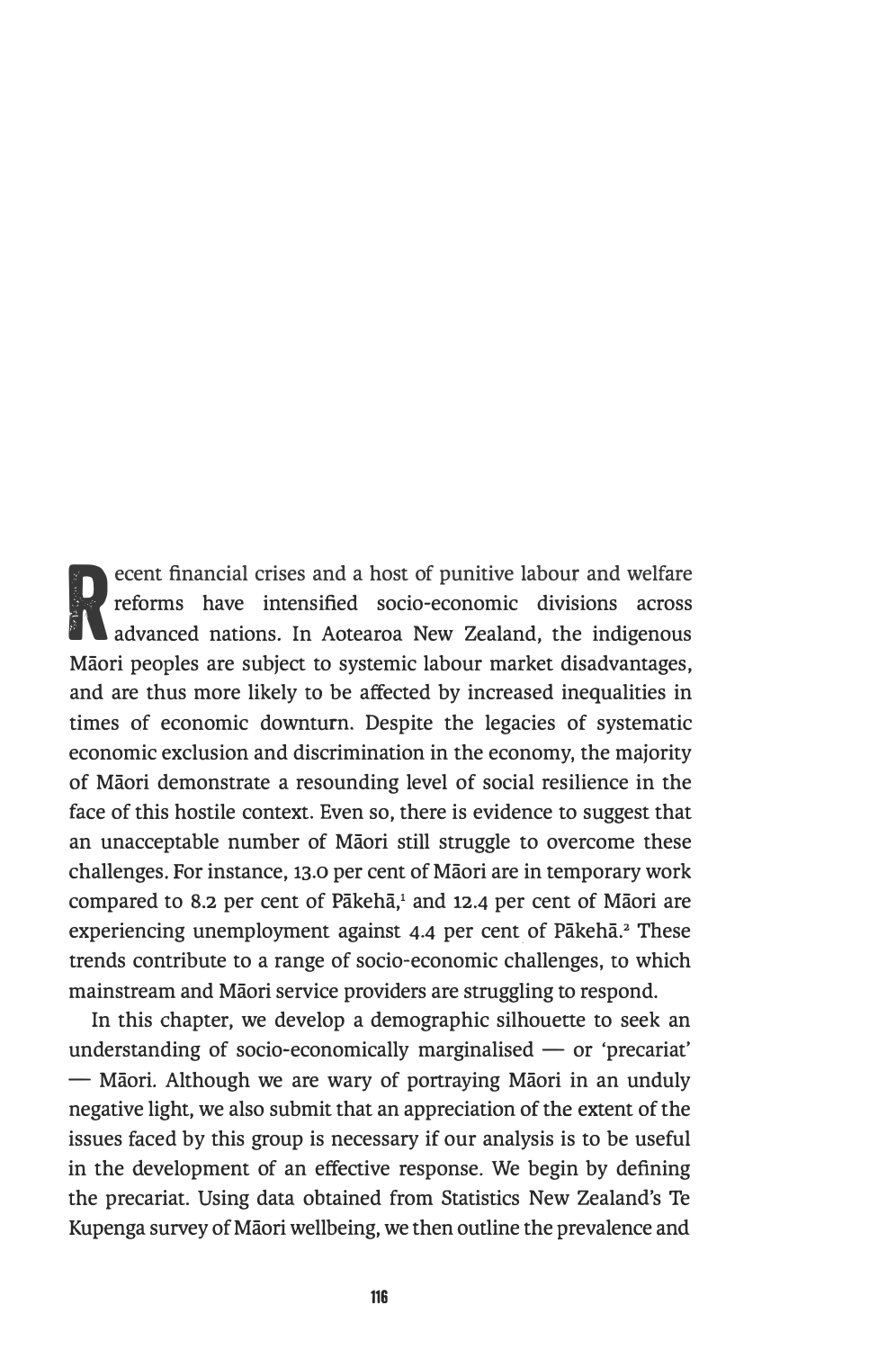composition of the Maori precariat in Aotearoa New Zealand. Overall, we find that the Maori precariat comprises a substantial portion of the Maori population, particularly among females, younger age groups, and those with low or no qualifications. They are predominantly located in regions that have high levels of seasonal employment, and in more deprived areas. We also find the value attached to Maori culture and experiences of stigma for this group are, for the most part, similar to those among the Maori non-precariat.

# **DEFINING THE MAORI PRECARIAT**

As in Chapter 1, but using data from Te Kupenga,**3** we measure the Maori precariat on the basis of three categories: temporary employees, the jobless, and beneficiaries. We acknowledge that measuring the precariat in this way represents a compromise. First, due to constraints on the availability of data, we are unable to capture those who are deemed to be permanently employed but have no sureness of job security. This could include an employee who is on a long-term contract but is certain to lose their johwithin the next year, or an employee who works highly variable hours of permanent employment and may  $\frac{1}{\cdot}$  in  $practive$  - experience chronic income insecurity where a minimum of work hours are not assured each week. Second, we do not count full-time students who may still be experiencing income insecurity and habitual unstable living. For instance, those Maori who become students due to the unavailability of suitable employment, or are sent on a course by government agencies as a requirement to obtain future benefits, would still fall within the definition of the precariat. Given these shortcomings, our analysis is likely to underestimate the extent of the Maori precariat.

# **FINDINGS**

In 2013, of the estimated 529,500 Maori aged 15 years and over, 120,500 were in the precariat. This corresponds to a scenario where almost one in every four Maori were in the precariat (22.8 per cent), compared to almost one in �very six non-Maori (15.4 per cent). Table 1 illustrates a gender division within the Maori precariat, with 69,500 (57.7 per cent) female and 51,000 (42.3 per cent) male. This gendered differential is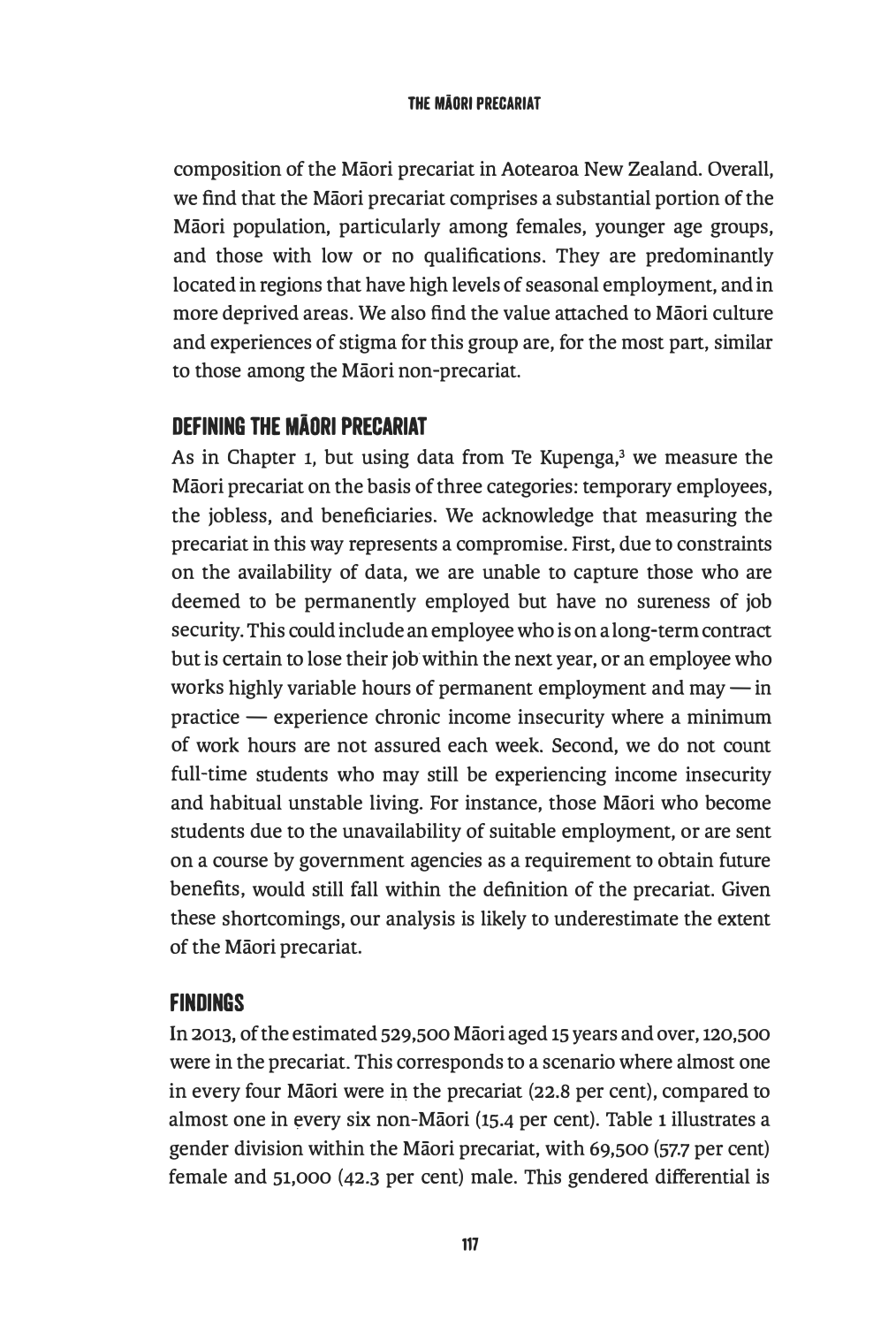#### **PRECARITY**

likely to arise from the higher prevalence of temporary work  $-$  such as  $ca$ sual employment in retail and services  $\rightarrow$  among females, especially those navigating child-rearing burdens.**<sup>4</sup>**

|                                                    | <b>Male</b> | <b>Female</b> | <b>Total (Male + Female)</b> |
|----------------------------------------------------|-------------|---------------|------------------------------|
| <b>Mäori Precariat</b>                             | 51,000      | 69,500        | 120,500                      |
| <b>Mäori Non-Precariat</b>                         | 202,000     | 207,000       | 409,000                      |
| <b>Total (Precariat +</b><br><b>Non-Precariat)</b> | 253,000     | 276,500       | 529,500                      |

Table 1. Composition of Māori precariat and non-precariat by gender.

As shown in Figure 1, the Māori precariat is concentrated in younger age brackets. About 26.6 per cent of Maori in the 15 to 24 age group are in the precariat, and 20.7 per cent in the 25 to 34 age group. The distribution of the Māori precariat is lower across older age groups  $-$ 12.9 per cent in the 55 to 64 bracket and 5.4 per cent in the 65-plus  $bracket$  - because, in general, people in older age groups are more likely to have established careers in permanent employment, and because there are more Maori in youthful population brackets overall.

In Figure 2, we plot the prevalence of Maori precarity for each level of educational attainment and find a clear association between the two: those with higher levels of education are less likely to be in the precariat. For instance, 30.9 per cent of Maori who have no qualification are in the precariat,**5** while only 13.4 per cent of Maori who obtained a Bachelor's degree are in the precariat. This finding is consistent with previous studies that report lower levels of educational attainment among those on social security benefits or in temporary work. **<sup>6</sup>**

Figure 3 maps the prevalence of the Maori precariat for each region in Aotearoa. At one pole, Gisborne and Southland emerge as regions with the highest prevalence of Maori precarity, both at 31 per cent, followed by Northland, Bay of Plenty and a residual category of South Island regions, all at 28 per cent. This pattern is likely due, in part, to relatively high levels of Māori employment in seasonal industries  $$ such as meat processing or horticulture  $-$  that play a central role in these regional economies. At the other pole, Otago, Canterbury and Wellington all have less than 20 per cent of their Māori populations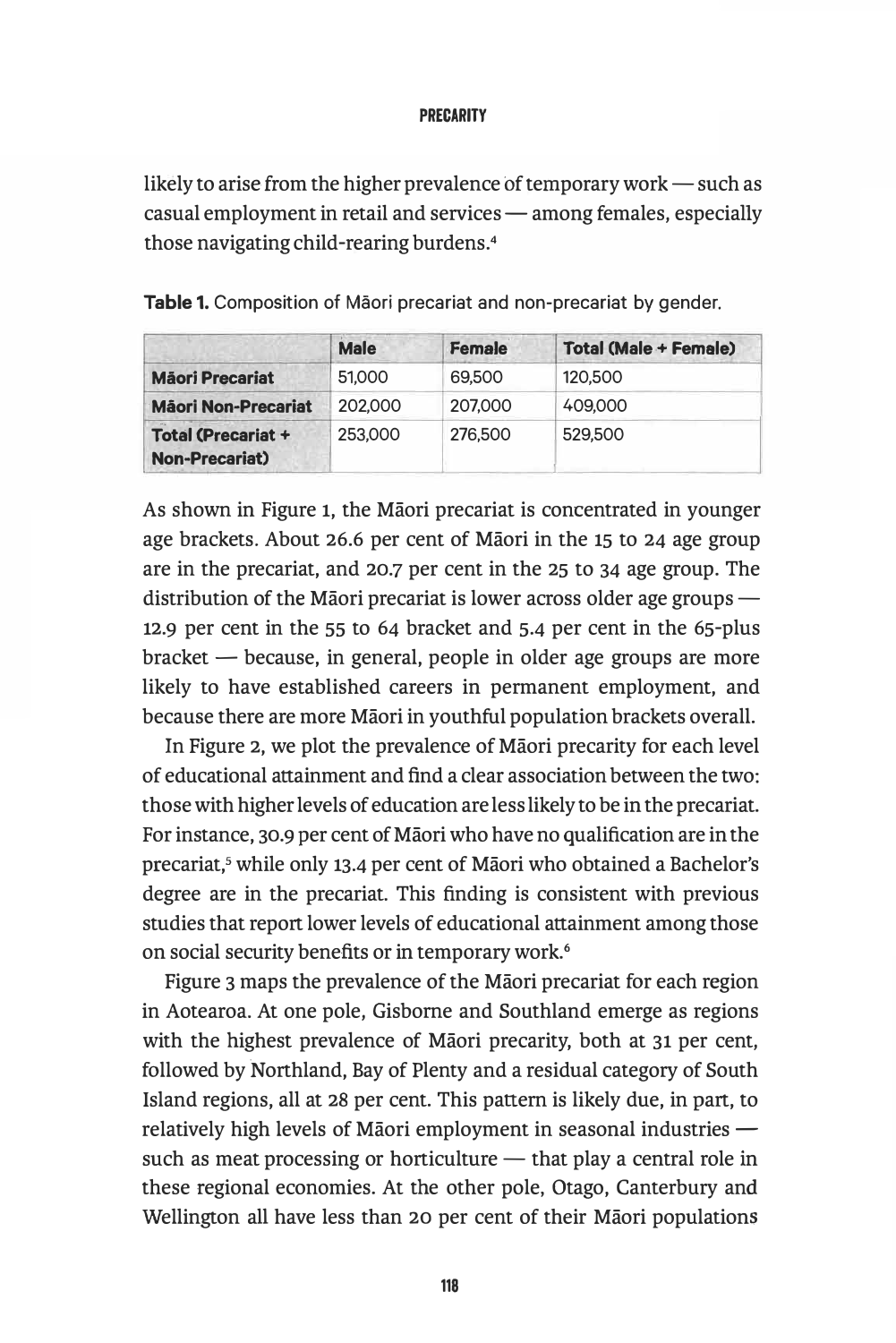**Figure 1.** Composition of the Maori precariat by age.



Figure 2. Prevalence of the Māori precariat by level of educational attainment. Note: level of educational attainment O is no qualification; 1 to 6 corresponds with NCEA Levels 1 to 6; 7 is Bachelor's degree; 8 is Master's, Doctorate, and other postgraduate degrees.

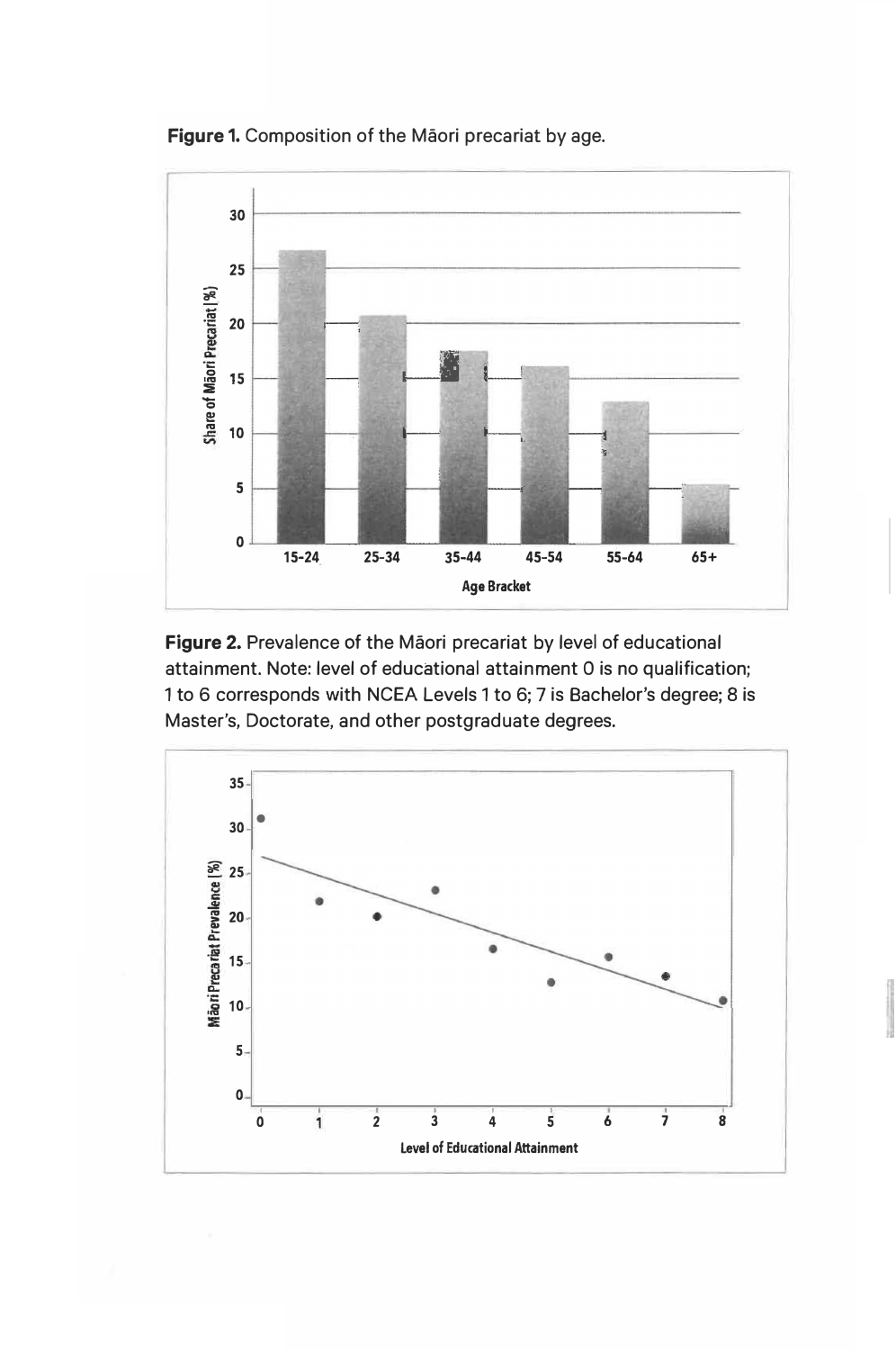# **PRECARITY**

in the precariat. Again, we suggest that this is largely a product of Aotearoa's regional industry structure. For example, Wellington is specialised in the provision of services to government, which offers relatively stable employment.

**Figure 3.** Prevalence of the Maori precariat by region. Notes: regions include Northland, Auckland, Waikato, Bay of Plenty, Gisborne, Hawke's Bay, Taranaki, Manawatū, Wellington, Canterbury, Otago, Southland, and a residual South Island group (Tasman, Nelson, Marlborough, and the West Coast).



In Figure 4, we plot the composition of the Maori precariat and nonprecariat at each level of the New Zealand Deprivation Index.7 This shows that the precariat is overwhelmingly concentrated within the most deprived neighbourhoods of Aotearoa: 28.9 per cent are in the poorest deprivation areas, followed by 18.7 per cent in the next poorest, and half the population of the Maori precariat is positioned in deprivation areas eight or greater (where **10** is the most deprived).**<sup>8</sup>** Only 1.7 per cent fall within the least deprived areas. For the Maori non-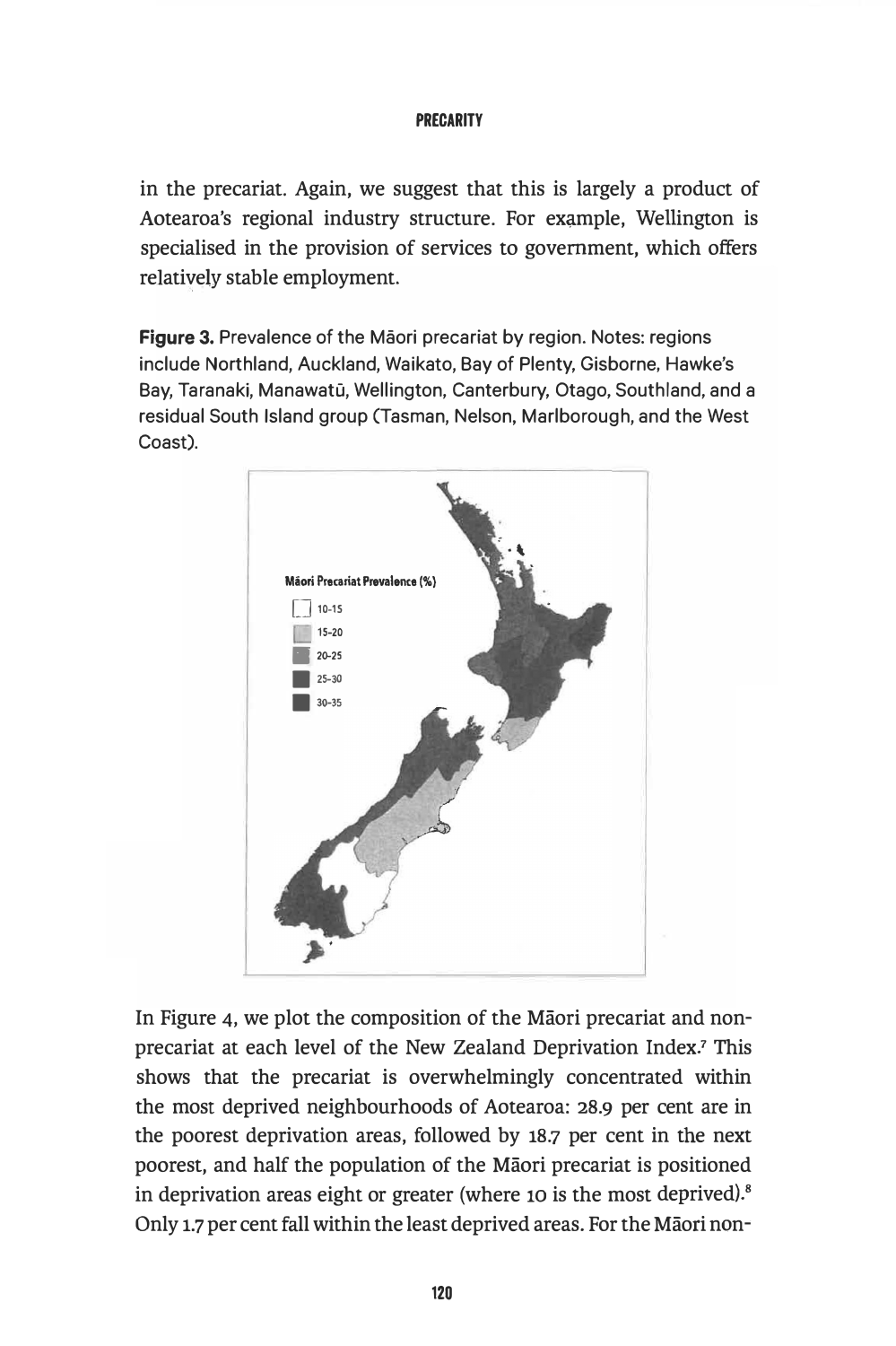#### **THE MAORI PRECARIAT**

precariat, **14.7** per cent are in the poorest deprivation areas and **6.2** per cent are in the least deprived areas.

**Figure 4.** Composition of the Maori precariat and non-precariat by New Zealand Deprivation Index. Note: the index is on a scale from 1 (least deprived) to 10 (most deprived).



Notably, there were very few differences between Maori precariat and non-precariat in terms of their cultural knowledge and participation on the metrics available to us. For instance, **51** per cent of the precariat knew their iwi (tribe), compared to **55** per cent for the Maori nonprecariat. Questioned on the importance of involvement with Maori culture, **50** per cent of the precariat indicated it was either very or quite important, compared to 45 per cent for the non-precariat; for both groups, only **10** per cent indicated that Maori culture was not at all important to them.

The Maori precariat and non-precariat both indicated they had experienced discrimination and stigma, and at broadly similar levels. For instance, **18.7** per cent of the Maori precariat said they were discriminated against while trying to get service in a shop or restaurant, compared to **15.2** per cent of the Maori non-precariat. At work, **20.7**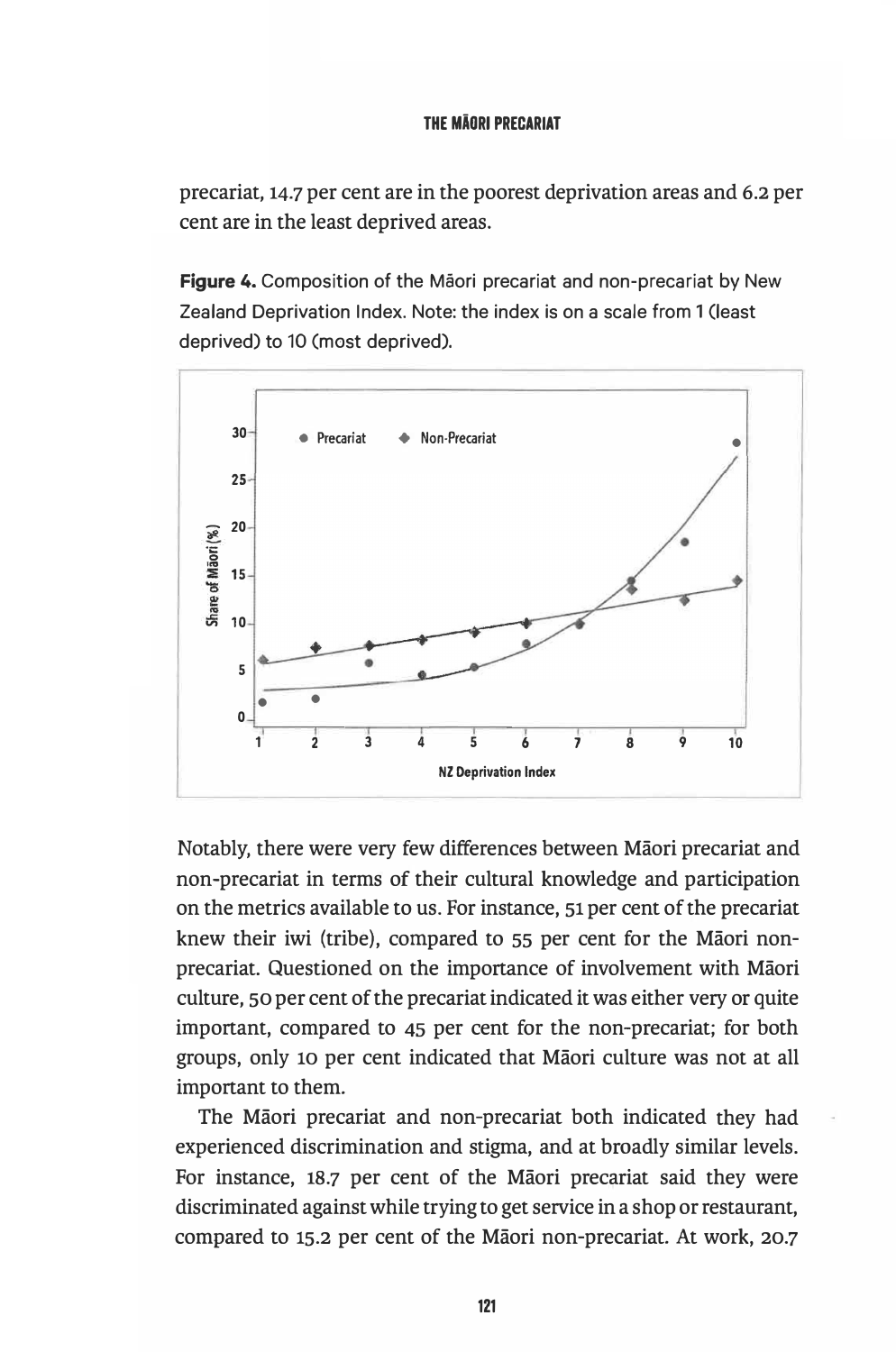### **PRECARITY**

per cent and 17.0 per cent respectively indicated they had experienced discrimination. Experiences diverged more for discrimination while trying to get a job: 22.8 per cent of the Maori precariat compared to 13-4 per cent of the Maori non-precariat.

# **CONCLUSION**

At 22.8 per cent of the Maori population, the Maori precariat is a sociological category that is worthy of investigation  $-$  particularly as we likely undercount their extent. This emerging group is disproportionately female, young, and has low educational attainment. Another notable feature of the group is the higher rates of prevalence in regions associated with meat processing, horticulture and other seasonal employment. The Maori precariat is also overwhelmingly concentrated within the most deprived neighbourhoods of Aotearoa. However, the value attached to Maori culture and experiences of stigma for the Maori precariat are largely equivalent to the Maori nonprecariat.

The fact that the Maori precariat is concentrated among youth poses a pressing sociopolitical issue. On the one hand, if little action is taken to address this cohort of young Maori who are largely detached from the labour market, we can expect a growth in anomie and resentment towards the formal institutions of our society.**9** On the other hand, since Maori culture is valued by this group, there is an opportunity for cultural engagement to offset some of the negative experiences of precarity  $-$  though culture alone is unlikely to resolve all the difficulties of precarity.

<sup>1</sup> Statistics New Zealand, *Flexibility and Security in Employment: Findings from the 2012 Survey of Working Life* (Wellington: Statistics New Zealand, 2014).

<sup>2</sup> Statistics New Zealand, 'Household Labour Force Survey' (June 2015), available at: http://www.stats.govt.nz/infoshare/ [accessed September 19, 2015].

<sup>3</sup> Statistics New Zealand, *Te Kupenga 2013: A Survey of Maori Well-being*  (Wellington: Statistics New Zealand, 2013).

<sup>4</sup> Statistics New Zealand, *Flexibility and Security in Employment.* 

<sup>5</sup> For all Maori aged 15 and over, an estimated 26.9 per cent have no qualification.

<sup>6</sup> Sarah Crichton, *The Impact of Further Education on the Employment Outcomes of Beneficiaries* (Wellington: Ministry of Business, Innovation and Employment,